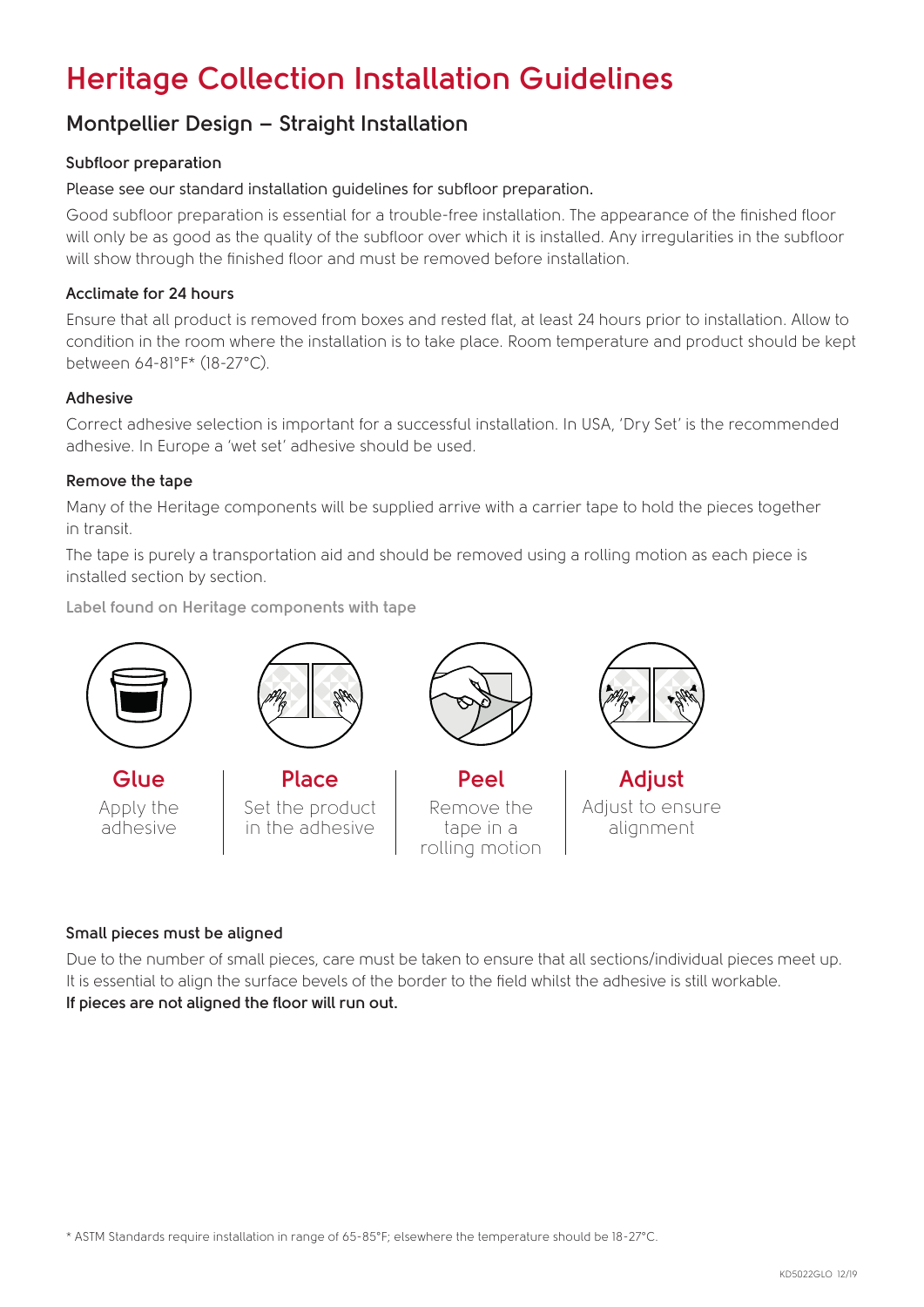# **Tips**

## **Centralisation and symmetry**

To achieve the best finish the main floor should be centralised and where possible should finish on the same cut on each side of the room. The infill should be scribed into the wall and used to maintain the symmetry of the overall floor.





### **Avoid following all recesses**

A simple layout is recommended for the main floor. Avoid following the border around every doorway and alcove, use the infill to fill out the areas. Refer to photography for additional examples.

Where using multiple infills it is possible to install brick bond/off-set.



### **Borders**

All the floors can be installed without a border, which is recommended in smaller rooms. However it is recommended to use infill to follow the contours of the room.

To allow easy alignment with border to field, remove one side of the border from the tape and align. Then install the remaining border.

### **Finishing**

Any tiles that are cut must be re-bevelled to give a uniform finish.